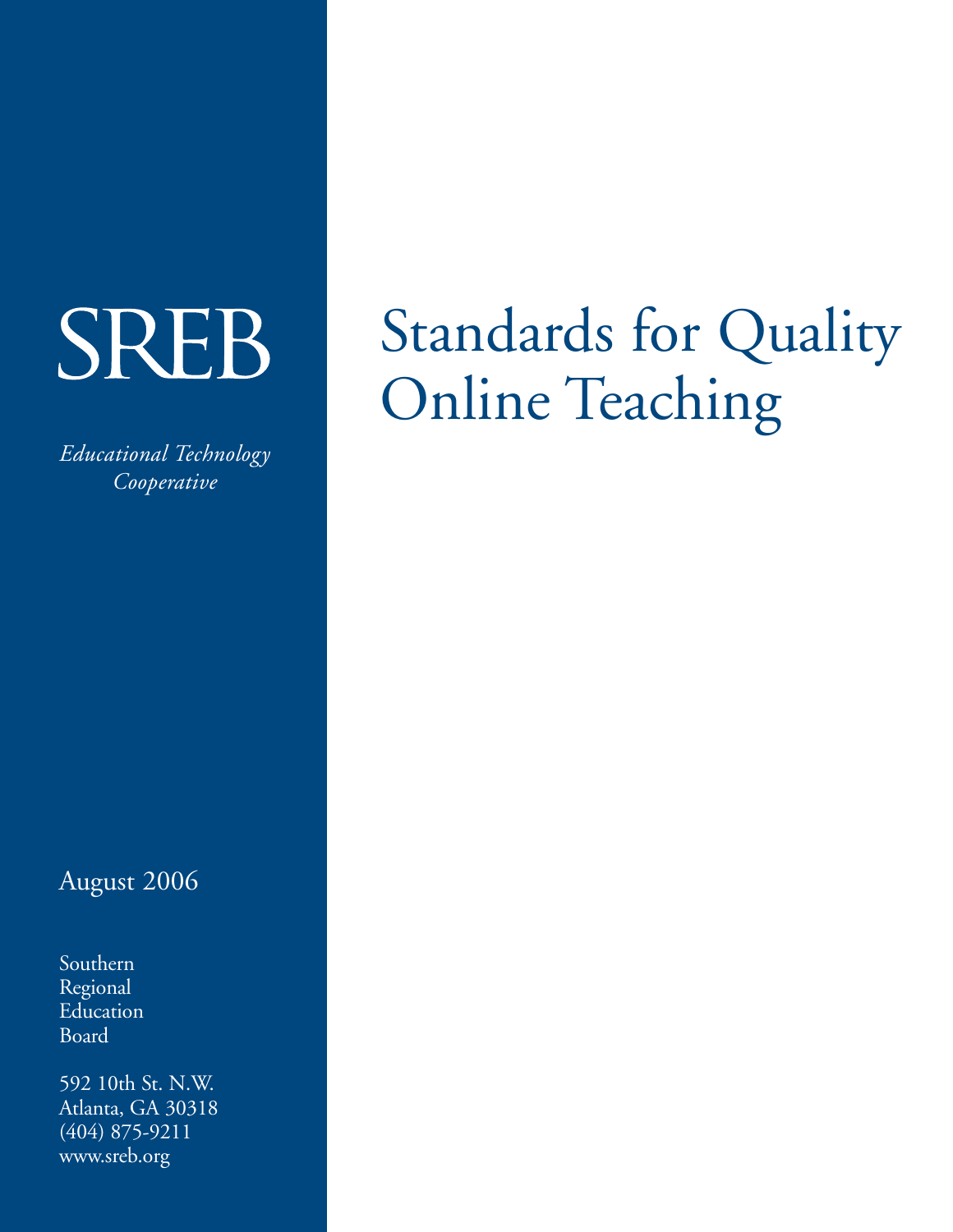This publication was produced by SREB's Educational Technology Cooperative and funded by the BellSouth Foundation. For more information, e-mail bthomas@sreb.org or call (404) 875-9211.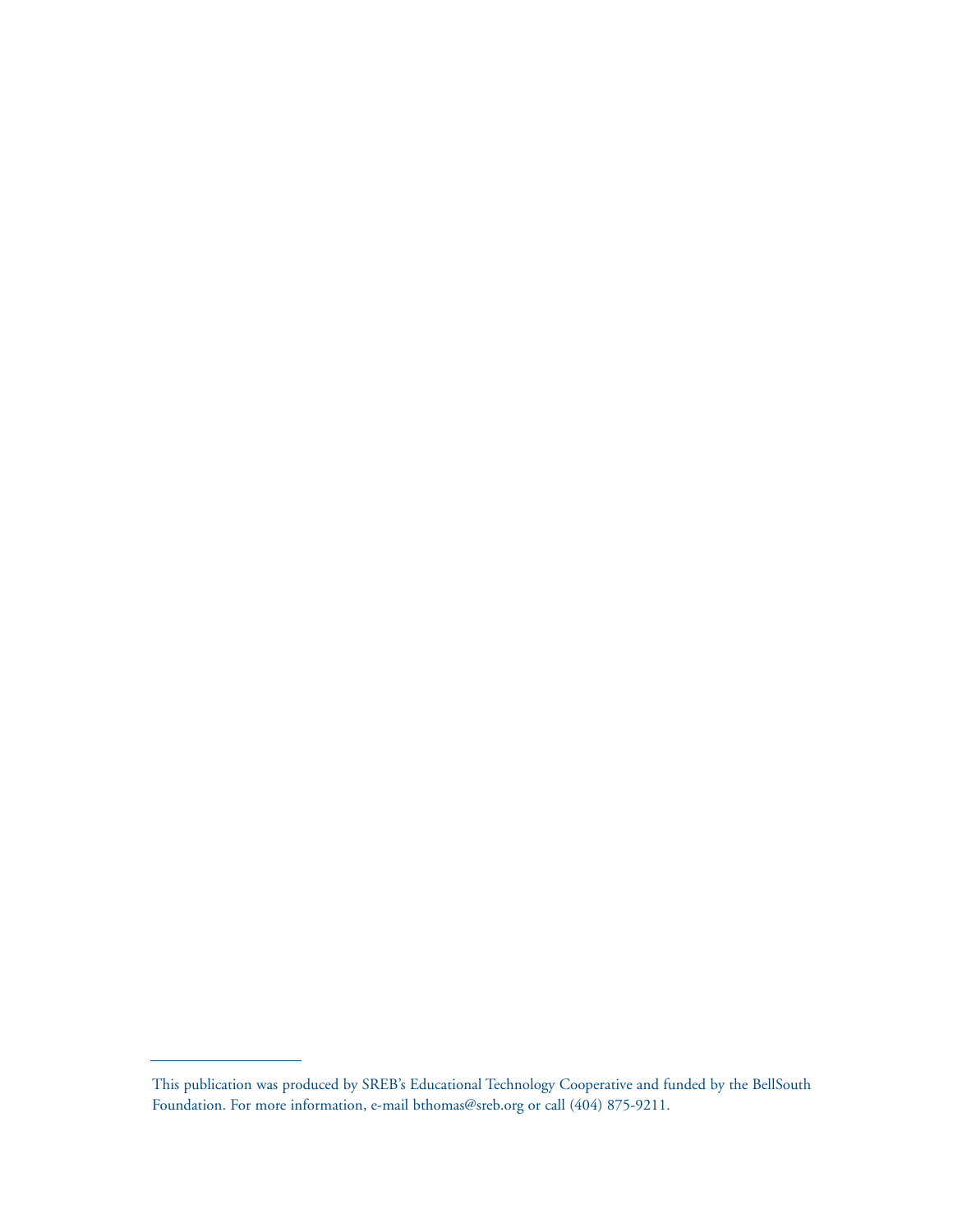## Standards for Quality Online Teaching

*"Each student needs a quality teacher. That means someone who knows how to teach and can show it. It also means someone who knows the subject matter well — and can prove it. Most of all, it means someone who is successful in raising student achievement."*

*Goals for Education: Challenge to Lead,* **Southern Regional Education Board, 2002**

## **Introduction**

The most important factor affecting student learning is the teacher. Everyone understands, on a personal level, the importance of teachers to their educational success. Teachers who know their subject, understand how to teach and can adjust their teaching to student needs will be successful in raising student achievement, research shows. Teacher expectations also are a significant factor in how much and how well students learn.

Online learning provides the opportunity for every middle grades and high school student, regardless of where he or she lives or attends school, to have access to a quality teacher. Many of these students benefit by being challenged academically by an online teacher who, in some cases, possesses stronger academic credentials and essential teaching skills than traditional classroom staff, especially in certain geographic and subjectshortage areas. Access to quality online teaching can result in improved student academic performance and increased course completion rates.

Quality online teaching reflects the attributes of any effective teaching, whether in the traditional classroom or online. Both traditional classroom teachers and online teachers need to know their subjects and how to teach them. They also must know their students, stay up to date in their subject areas, and manage and monitor students' academic progress to ensure success.

But in the 10 years since Web-based courses were first made available to students, the understanding of what is required to be a successful online teacher has increased significantly. The technology used to access and provide Web-based courses effectively also has improved. Now it is important to re-examine what qualifications are needed to be an effective online teacher.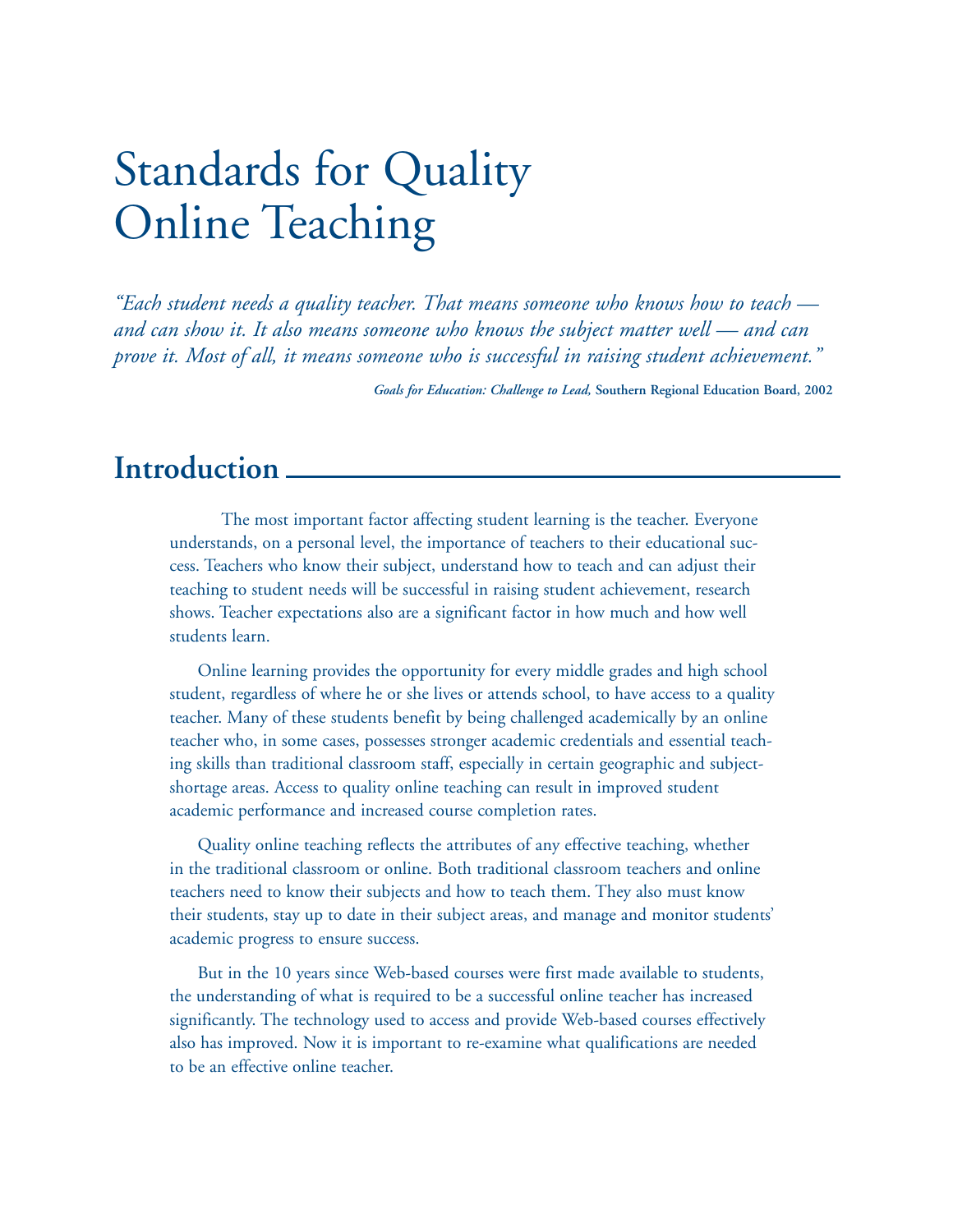Equally important is an understanding of the attributes of today's students, who have access to and can use technology to pursue opportunities and information never before available to them. For many students, this access has changed the way they see the world and the way they work and play. Consideration of these student issues is critical for a teacher to be effective.

Another often overlooked but important issue for online teachers: Delivery of Web-based courses is not restricted to a specific time or schedule. Because instruction does not start and stop at the same time for all students, time-management skills are extremely important, not only for the online teacher but also for students. The lack of these skills is a major reason why some students drop their online courses.

Effective online teachers also must possess the ability to prepare quality written communications. Appropriate and effective writing not only conveys information it encourages and supports students. Words and body language that traditional classroom teachers use must be translated to the online environment for online teachers to be successful.

All of these issues must be factored into setting appropriate standards for quality online teaching.

#### **The Standards**

The standards for quality online teaching in this report were developed by knowledgeable, experienced resource persons from K-12 and postsecondary education, drawn from national and regional organizations, SREB state departments of education, and colleges and universities. Through extensive collaboration and sharing with SREB staff over many months, their work culminated in specific standards that SREB states can use to define and implement quality online teaching. Through broad acceptance of these standards, SREB states will be able to provide more students with the courses they need, regardless of where students and teachers reside.

These standards have been supported by practice over time, as well as substantiated by research. In fact, research at both the K-12 and postsecondary levels is creating a growing body of evidence that quality online teaching is not only as good as traditional teaching — in many ways it can be superior.

## **Academic Preparation**

 **Standard:** *The teacher meets the professional teaching standards established by a statelicensing agency or the teacher has academic credentials in the field in which he or she is teaching.*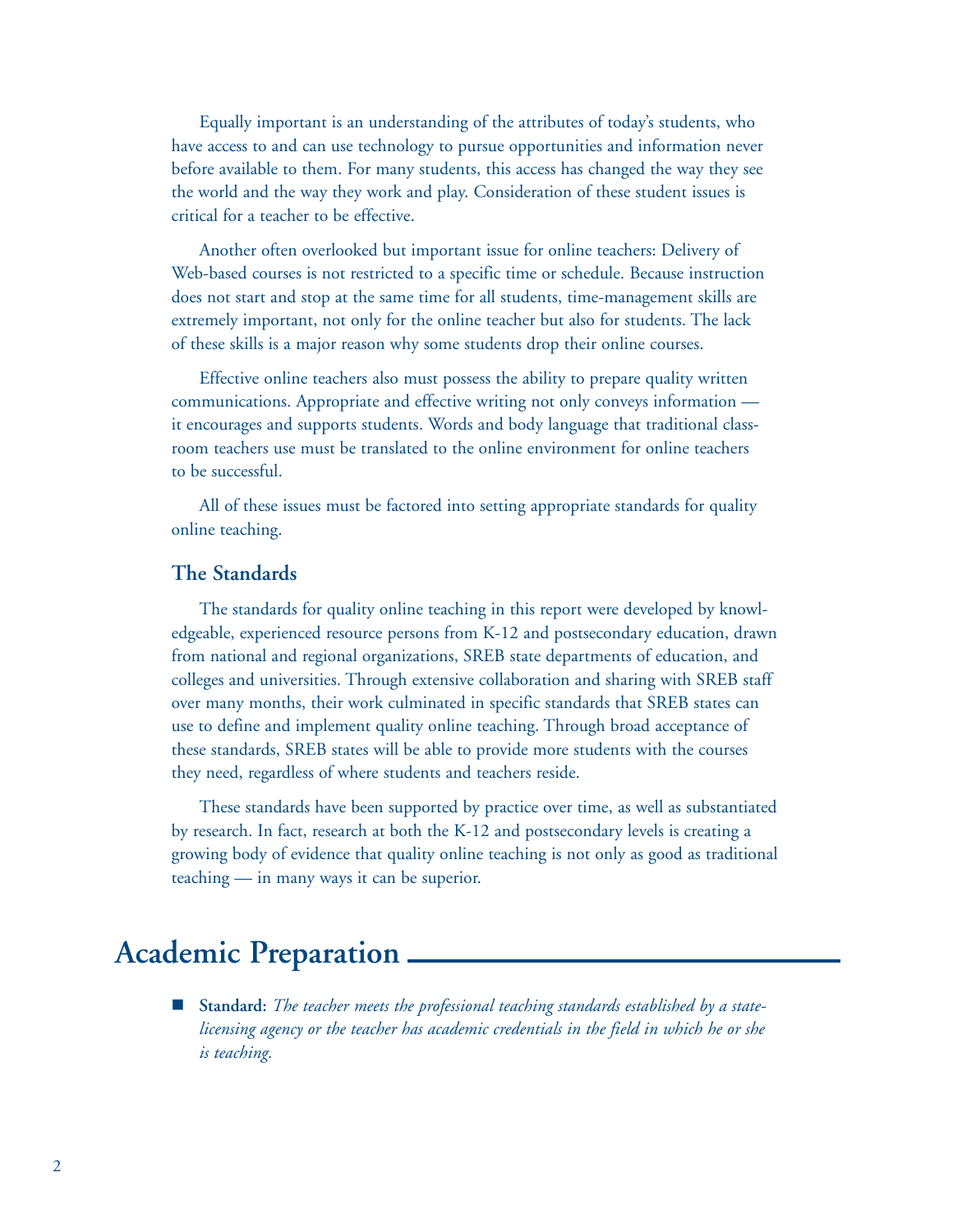#### **Indicators**

The teacher:

- meets the state's professional teaching standards or has academic credentials in the field in which he or she is teaching;
- provides evidence that he or she has credentials in the field of study to be taught;
- knows the content of the subject to be taught and understands how to teach the content to students;
- facilitates the construction of knowledge through an understanding of how students learn in specific subject areas; and
- continues to update academic knowledge and skills.

## **Content Knowledge, Skills and Temperament for Instructional Technology**

**Standard:** *The teacher has the prerequisite technology skills to teach online.*

#### **Indicators**

- demonstrates the ability to effectively use word-processing, spreadsheet and presentation software;
- demonstrates effective use of Internet browsers, e-mail applications and appropriate online etiquette;
- demonstrates the ability to modify and add content and assessment, using an online Learning Management System (LMS);
- incorporates multimedia and visual resources into an online module;
- $\bullet$  utilizes synchronous and asynchronous tools (e.g., discussion boards, chat tools, electronic whiteboards) effectively;
- troubleshoots typical software and hardware problems;
- demonstrates the ability to effectively use and incorporate subject-specific and developmentally appropriate software in an online learning module; and
- demonstrates growth in technology knowledge and skills in order to stay current with emerging technologies.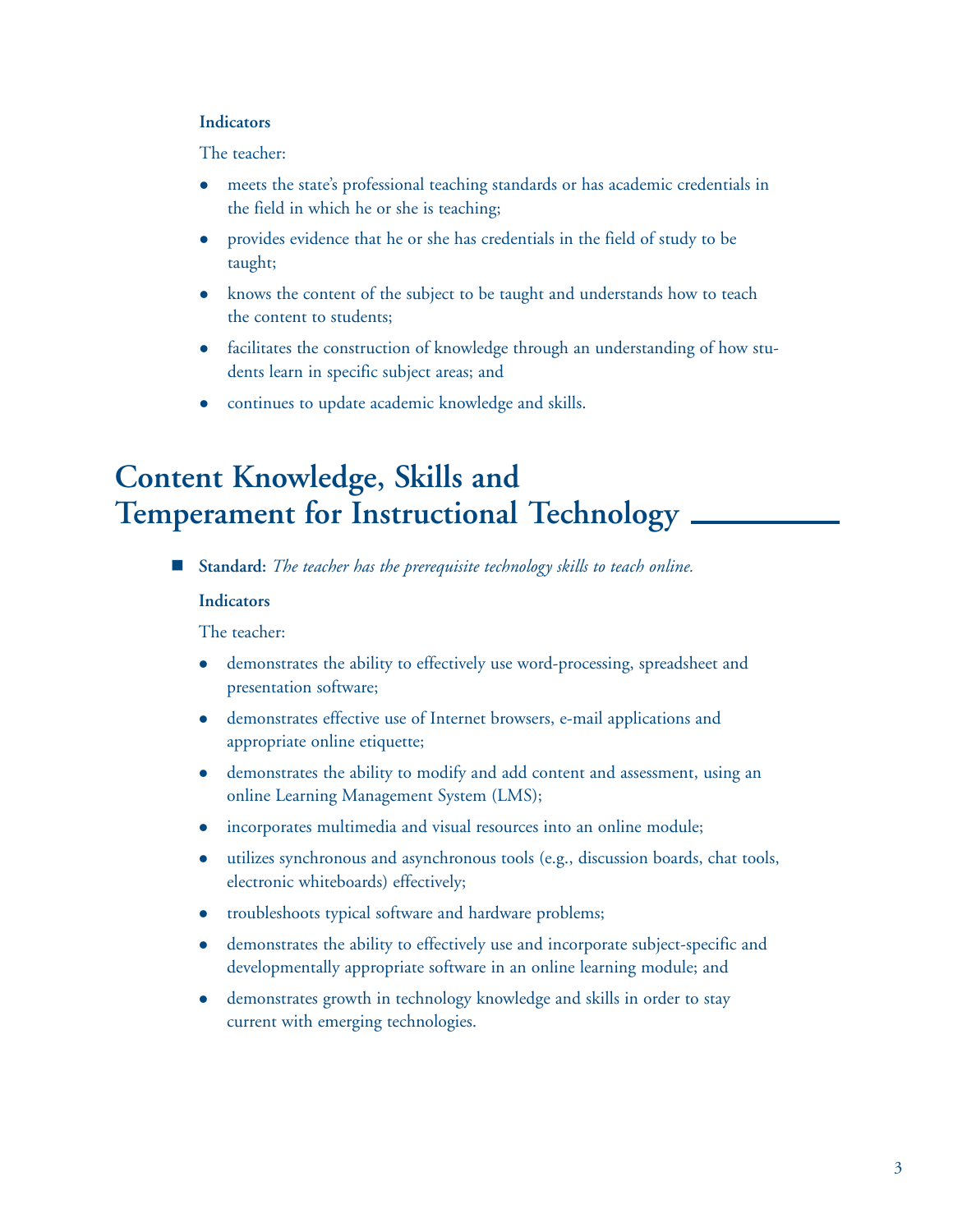## **Online Teaching and Learning Methodology, Management, Knowledge, Skills and Delivery**

 **Standard:** *The teacher plans, designs and incorporates strategies to encourage active learning, interaction, participation and collaboration in the online environment.*

#### **Indicators**

The teacher:

- demonstrates effective strategies and techniques that actively engage students in the learning process (e.g., team problem-solving, in-class writing, analysis, synthesis and evaluation instead of passive lectures);
- facilitates and monitors appropriate interaction among students;
- builds and maintains a community of learners by creating a relationship of trust, demonstrating effective facilitation skills, establishing consistent and reliable expectations, and supporting and encouraging independence and creativity;
- promotes learning through group interaction;
- leads online instruction groups that are goal-oriented, focused, project-based and inquiry-oriented;
- demonstrates knowledge and responds appropriately to the cultural background and learning needs of non-native English speakers;
- differentiates instruction based on students' learning styles and needs and assists students in assimilating information to gain understanding and knowledge; and
- demonstrates growth in teaching strategies in order to benefit from current research and practice.
- **Standard:** *The teacher provides online leadership in a manner that promotes student success through regular feedback, prompt response and clear expectations.*

#### **Indicators**

- <sup>z</sup> consistently models effective communication skills and maintains records of applicable communications with students;
- encourages interaction and cooperation among students, encourages active learning, provides prompt feedback, communicates high expectations, and respects diverse talents and learning styles;
- persists, in a consistent and reasonable manner, until students are successful;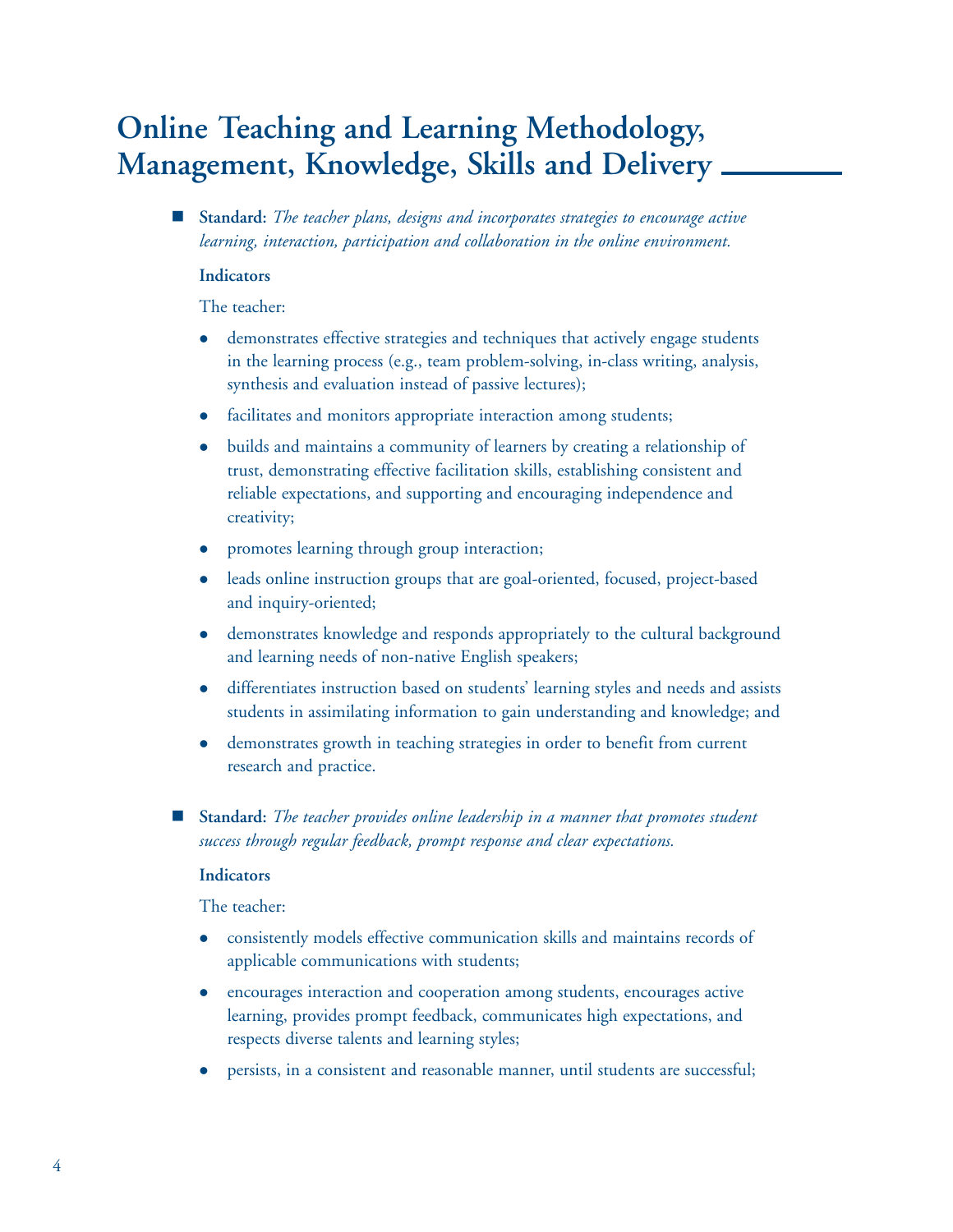- establishes and maintains ongoing and frequent teacher-student interaction, student-student interaction and teacher-parent interaction;
- provides an online syllabus that details the terms of class interaction for both teacher and students, defines clear expectations for both teacher and students, defines the grading criteria, establishes inappropriate behavior criteria for both teacher and students, and explains the course organization to students;
- provides a syllabus with objectives, concepts and learning outcomes in a clearly written, concise format;
- uses student data to inform instruction, guides and monitors students' management of their time, monitors learner progress with available tools and develops an intervention plan for unsuccessful learners;
- provides timely, constructive feedback to students about assignments and questions; and
- gives students clear expectations about teacher response time.
- **Standard:** *The teacher models, guides and encourages legal, ethical, safe and healthy behavior related to technology use.*

#### **Indicators**

- facilitates student investigations of the legal and ethical issues related to technology and society;
- establishes standards for student behavior that are designed to ensure academic integrity and appropriate uses of the Internet and written communication;
- identifies the risks of academic dishonesty for students;
- demonstrates an awareness of how the use of technology may impact student testing performance;
- uses course content that complies with intellectual property rights policies and fair use standards;
- provides students with an understanding of the importance of Acceptable Use Policies (AUP);
- demonstrates knowledge of resources and techniques for dealing with issues arising from inappropriate use of electronically accessed data or information; and
- informs students of their right to privacy and the conditions under which their names or online submissions may be shared with others.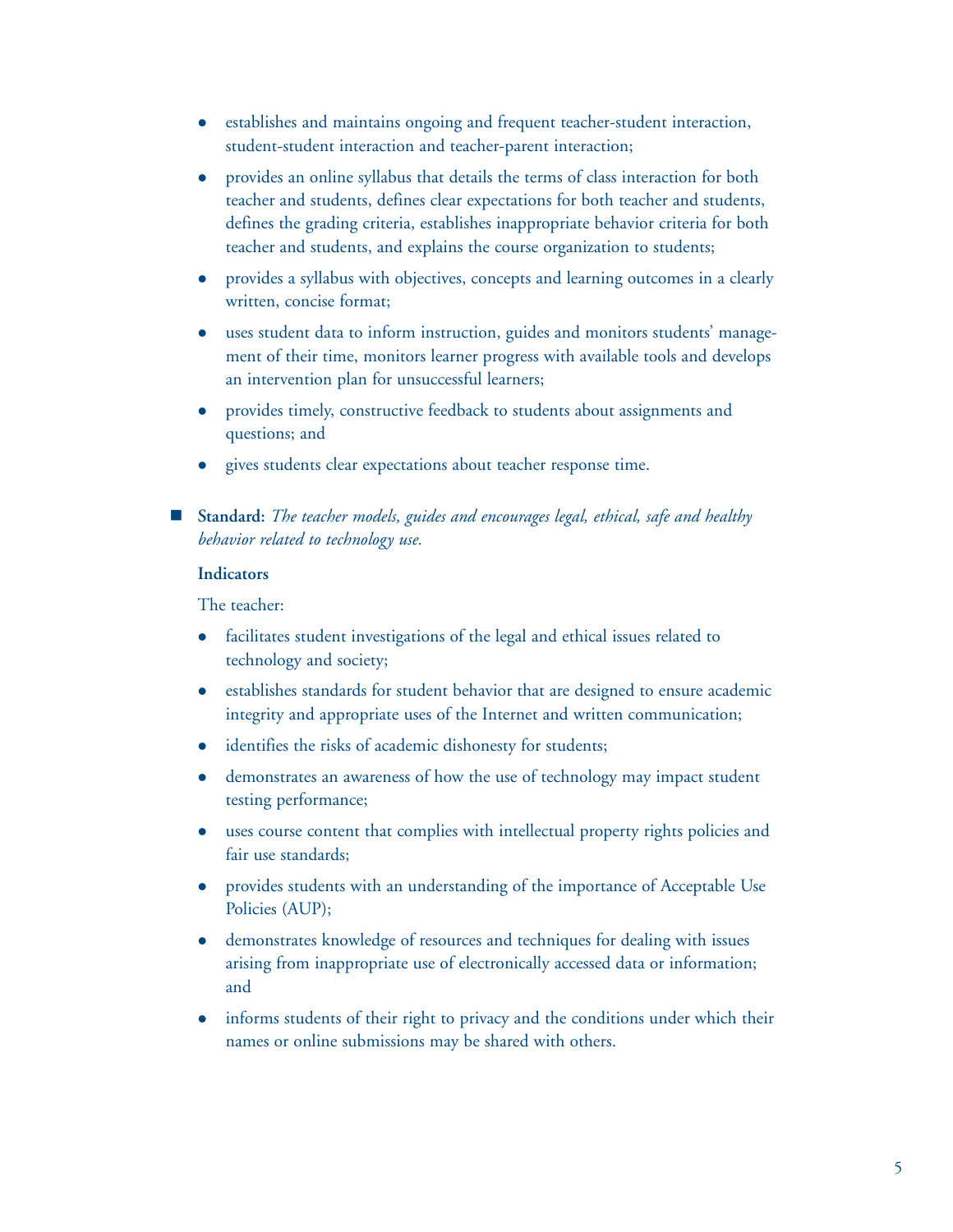**Standard:** *The teacher has experienced online learning from the perspective of a student.*

#### **Indicators**

The teacher:

- applies experiences as an online student to develop and implement successful strategies for online teaching;
- demonstrates the ability to anticipate challenges and problems in the online classroom; and
- demonstrates an understanding of the perspective of the online student through appropriate responsiveness and a supportive attitude toward students.
- **Standard:** *The teacher understands and is responsive to students with special needs in the online classroom.*

#### **Indicators**

The teacher:

- understands that students have varied talents and skills and uses appropriate strategies designed to include all students;
- provides activities, modified as necessary, that are relevant to the needs of all students;
- adapts and adjusts instruction to create multiple paths to learning objectives;
- encourages collaboration and interaction among all students;
- exhibits the ability to assess student knowledge and instruction in a variety of ways; and
- provides student-centered lessons and activities that are based on concepts of active learning and that are connected to real-world applications.
- **Standard:** *The teacher demonstrates competencies in creating and implementing assessments in online learning environments in ways that assure validity and reliability of instruments and procedures.*

#### **Indicators**

- creates or selects fair, adequate and appropriate assessment instruments to measure online learning that reflect sufficient content validity (i.e., that adequately cover the content they are designed to measure), reliability and consistency over time; and
- implements online assessment measures and materials in ways that ensure instrument validity and reliability.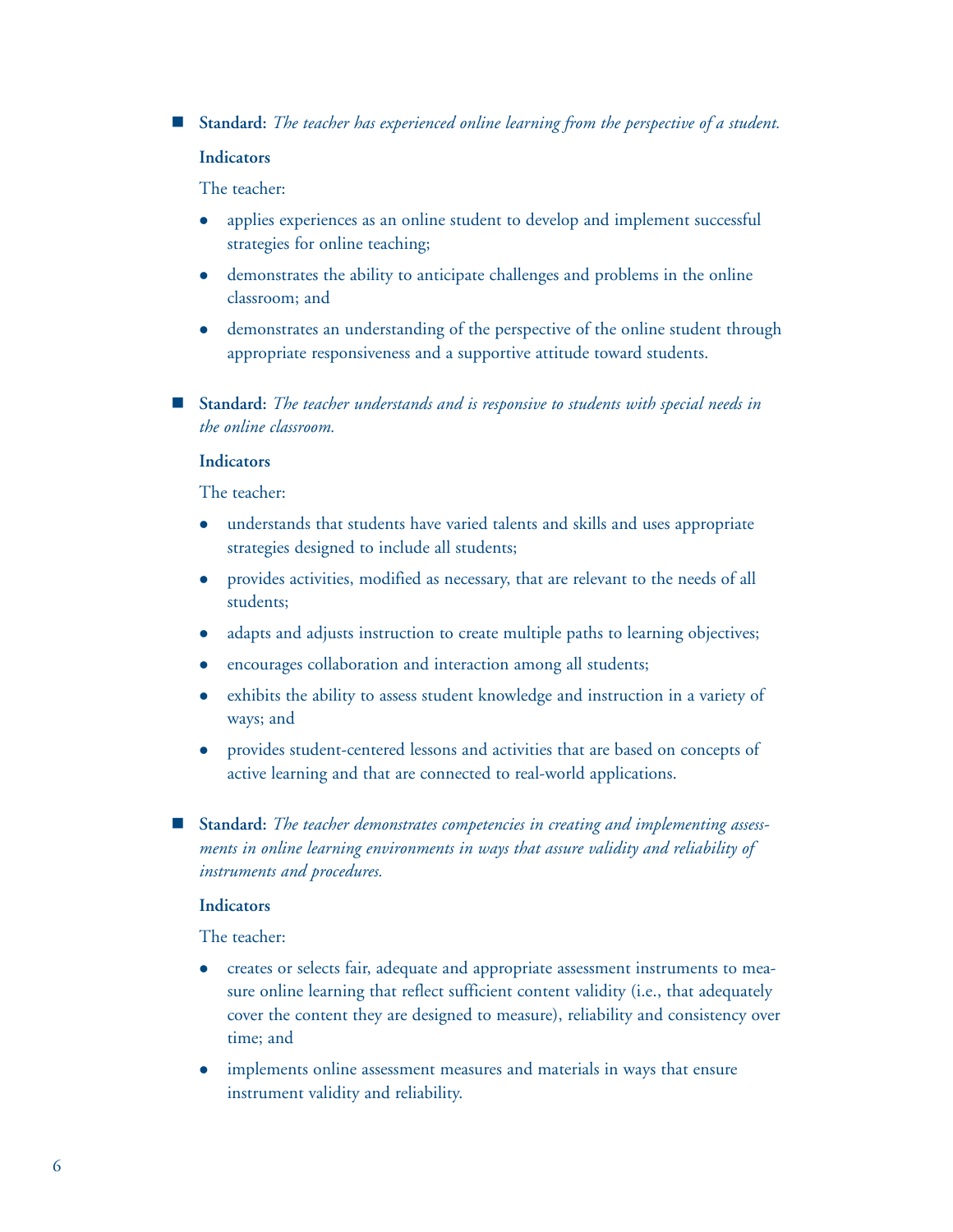**Standard:** *The teacher develops and delivers assessments, projects and assignments that meet standards-based learning goals and assesses learning progress by measuring student achievement of learning goals.* 

#### **Indicators**

The teacher:

- continually reviews all materials and Web resources for their alignment with course objectives and state and local standards and for their appropriateness;
- creates assignments, projects and assessments that are aligned with students' different visual, auditory and hands-on ways of learning;
- includes authentic assessment (i.e., the opportunity to demonstrate understanding of acquired knowledge and skills as opposed to testing isolated skills or retained facts) as part of the evaluation process;
- provides continuous evaluation of students to include pre- and post-testing and student input throughout the course; and
- demonstrates an understanding of the relationships between and among the assignments, assessments and standards-based learning goals.
- **Standard:** *The teacher demonstrates competencies in using data and findings from assessments and other data sources to modify instructional methods and content and to guide student learning.*

#### **Indicators**

The teacher:

- assesses each student's background and content knowledge and uses these data to plan instruction;
- reviews student responses to test items to identify issues related to test validity or instructional effectiveness;
- uses observational data (e.g., tracking data in electronic courses, Web logs, e-mail) to monitor course progress and effectiveness; and
- creates opportunities for self-reflection or assessment of teaching effectiveness within the online environment (e.g., classroom assessment techniques, teacher evaluations, teacher peer reviews).
- **Standard:** *The teacher demonstrates frequent and effective strategies that enable both teacher and students to complete self- and pre-assessments.*

#### **Indicators**

The teacher:

• employs ways to assess student readiness for course content and method of delivery;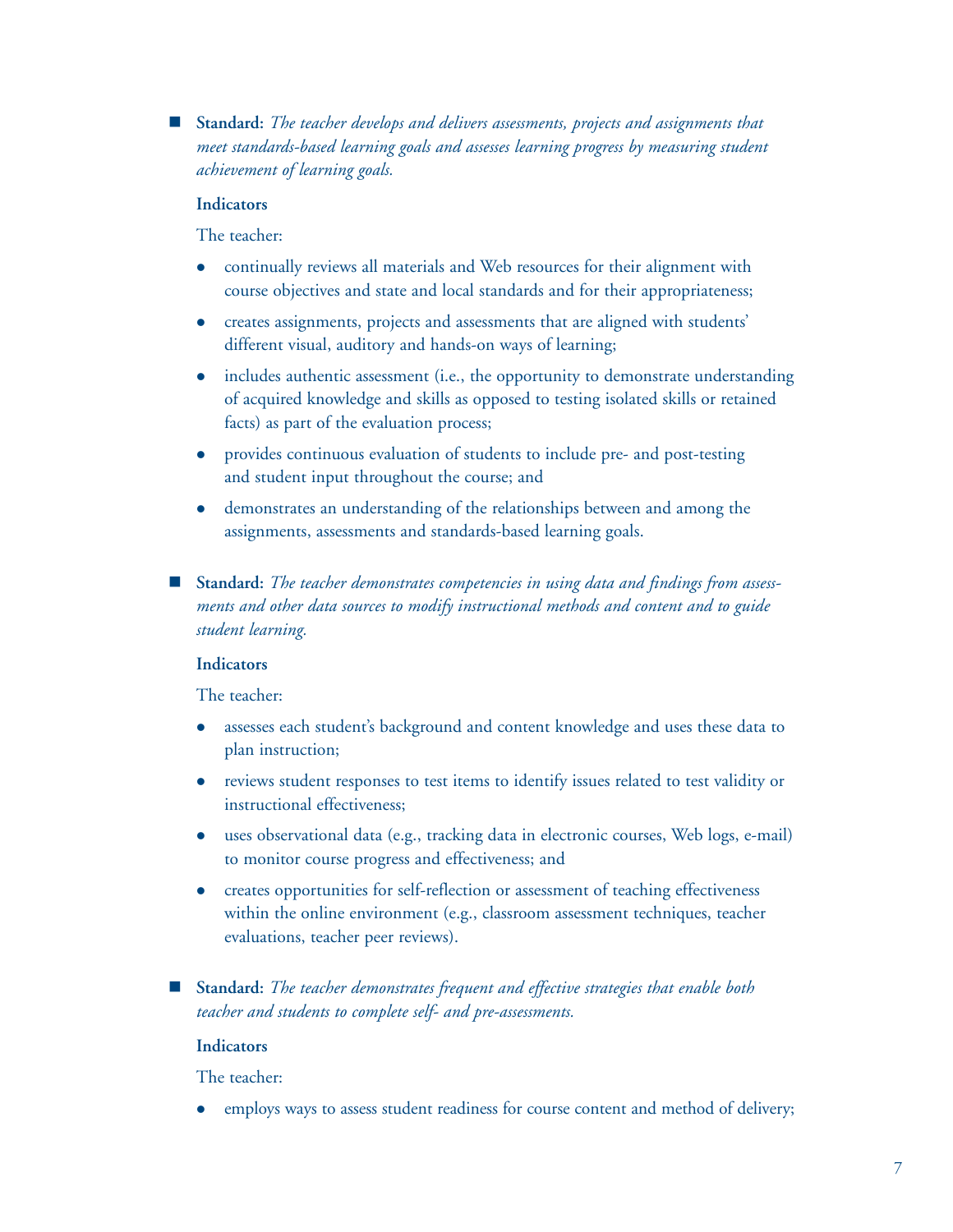- employs ways for students to effectively evaluate and assess their own readiness for course content and method of delivery;
- understands that student success (e.g., grade, level of participation, mastery of content, completion percentage) is an important measure of teaching and course success; and
- provides opportunities for student self-assessment within courses.

## **Additional Resources\***

ALN Web Center. "Web Center: Learning Networks Effectiveness Research" [http://www.alnresearch.org/index.jsp.](http://www.alnresearch.org/index.jsp)

This Alfred P. Sloan Foundation-funded Web site contains online learning research resources from postsecondary institutions. It is free, but users must sign up for a user identity.

Blomeyer, Robert L., Ph.D. *Professional Development for Effective Teaching and Online Learning.* Virtual School Report, Connections Academy, 2006 <http://www.connectionsacademy.com/pdfs/VirtualNewsSpring2006.pdf>.

This is a summary version of the K-12 online learning research that the North Central Regional Educational Laboratory (NCREL) sponsored in 2005.

Cavanaugh, Cathy, Kathy Jo Gillian, Jeff Kromrey, Melinda Hess and Robert Blomeyer. *The Effects of Distance Education on K-12 Student Outcomes: A Meta-analysis.* Learning Point Associates, October 2004 — <http://www.ncrel.org/tech/distance/k12distance.pdf>.

This meta-analysis is a statistical review of 116 effect sizes from 14 Web-delivered, K-12 distance education programs studied between 1999 and 2004. The analysis shows that distance education can have the same effect on measures of student academic achievement when compared with traditional instruction.

O'Neil, Harold F. *What Works in Distance Learning?* University of Southern California/CRESST, February 2003 — [www.adlnet.gov/downloads/12](www.adlnet.gov/downloads/124.cfm)4.cfm.

"The purpose of this report is to document the progress to date in what works in distance learning (DL). An overriding goal of this effort is to create a robust and clear set of design guidelines to support the next generation of DL training. There are five critical dimensions of the DL system we propose to support with guideline

<sup>\*</sup> Adapted from information provided by Robert L. Blomeyer Ph.D., senior program associate, Midwestern Regional Educational Laboratory (MREL)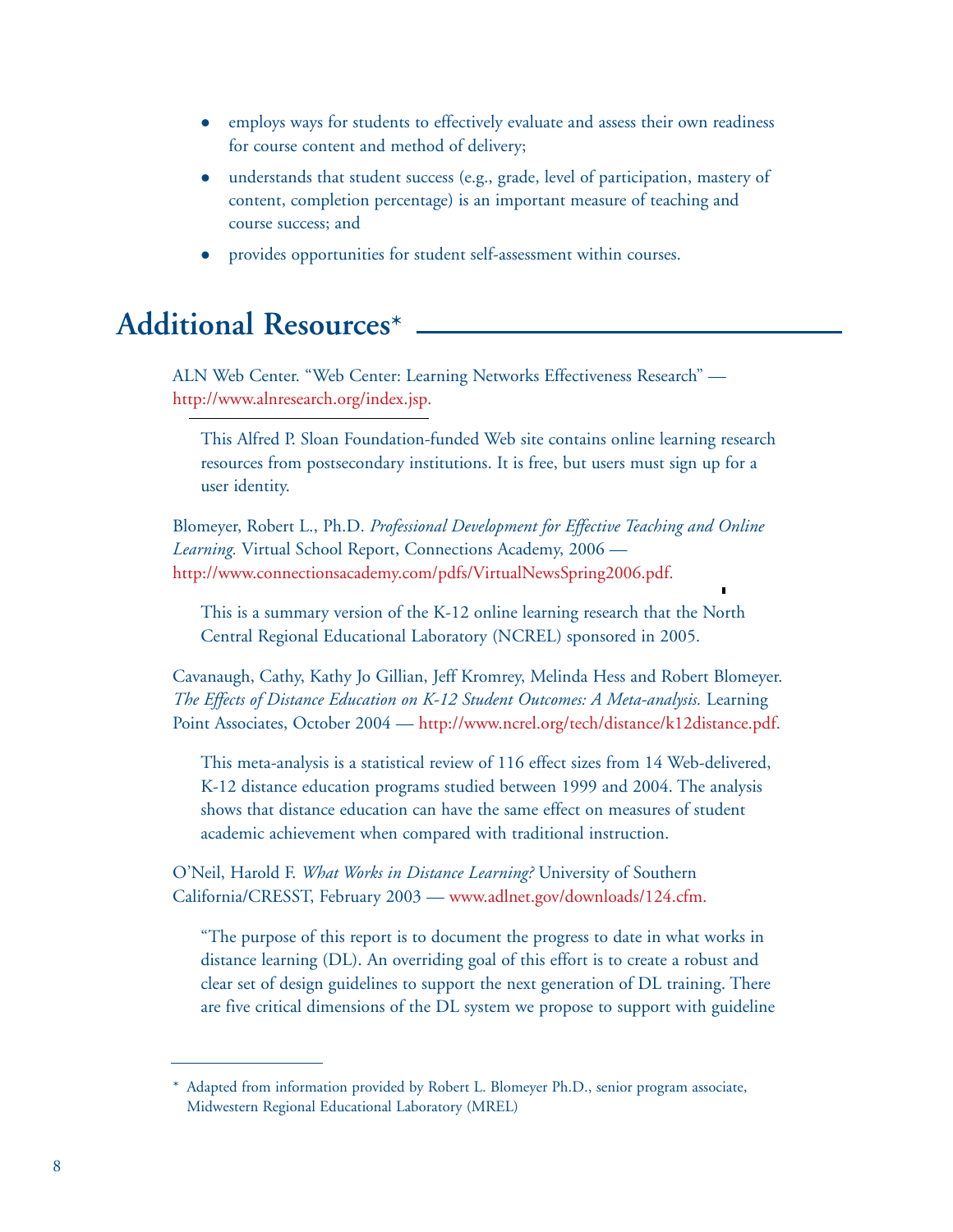references: management strategies, learner characteristics (including individual differences, learning and motivational strategies), instructional strategies, multimedia strategies, and assessment strategies." — Excerpt

Smith, Rosina, Tom Clark and Robert L. Blomeyer. *A Synthesis of New Research K-12 Online Learning.* Learning Point Associates, November 2005 [http://www.ncrel.org/tech/synthesis/synthesis.pdf.](http://www.ncrel.org/tech/synthesis/synthesis.pdf)

This report summarizes eight research studies on online learning and presents implications for researchers, policy-makers and practitioners based on the studies.

U.S. Department of Education, Office of Postsecondary Education. *Evidence of Quality in Distance Education Programs Drawn from Interviews with the Accreditation Community.* March 2006 — [http://www.itcnetwork.org/Accreditation](http://www.itcnetwork.org/Accreditation-EvidenceofQualityinDEPrograms.pdf)-Evidenceof [QualityinDEPrograms.pdf.](http://www.itcnetwork.org/Accreditation-EvidenceofQualityinDEPrograms.pdf)

This report is in response to the GAO Report to Congressional Requesters on Distance Education (GAO-04-279). The GAO recommended that the Secretary of Education "(1) develop, with the help of accrediting agencies and schools, guidelines or a mutual understanding that would lead to more consistent and thorough assessment of distance education programs, including developing evaluative components for holding schools accountable for such outcomes and (2) if necessary, request authority from the Congress to require that accrediting agencies use these guidelines in their accreditation efforts."

"What Works in Distance Learning?" — [http://fusion.jointadlcolab.org/wwindl/.](http://fusion.jointadlcolab.org/wwindl/)

"What Works in Distance Learning" is a collection of findings in the effectiveness of design and development strategies for Distance Learning (DL). Supported by the Office of Naval Research (ONR) Capable Manpower Future Naval Capability (CM FNC), these guidelines were compiled by Dr. Harry O'Neil of the University of Southern California and the National Center for Research on Evaluation, Standards and Student Testing (CRESST)/UCLA. This Web site is the companion to the article written by Harold F. O'Neil that is cited above.